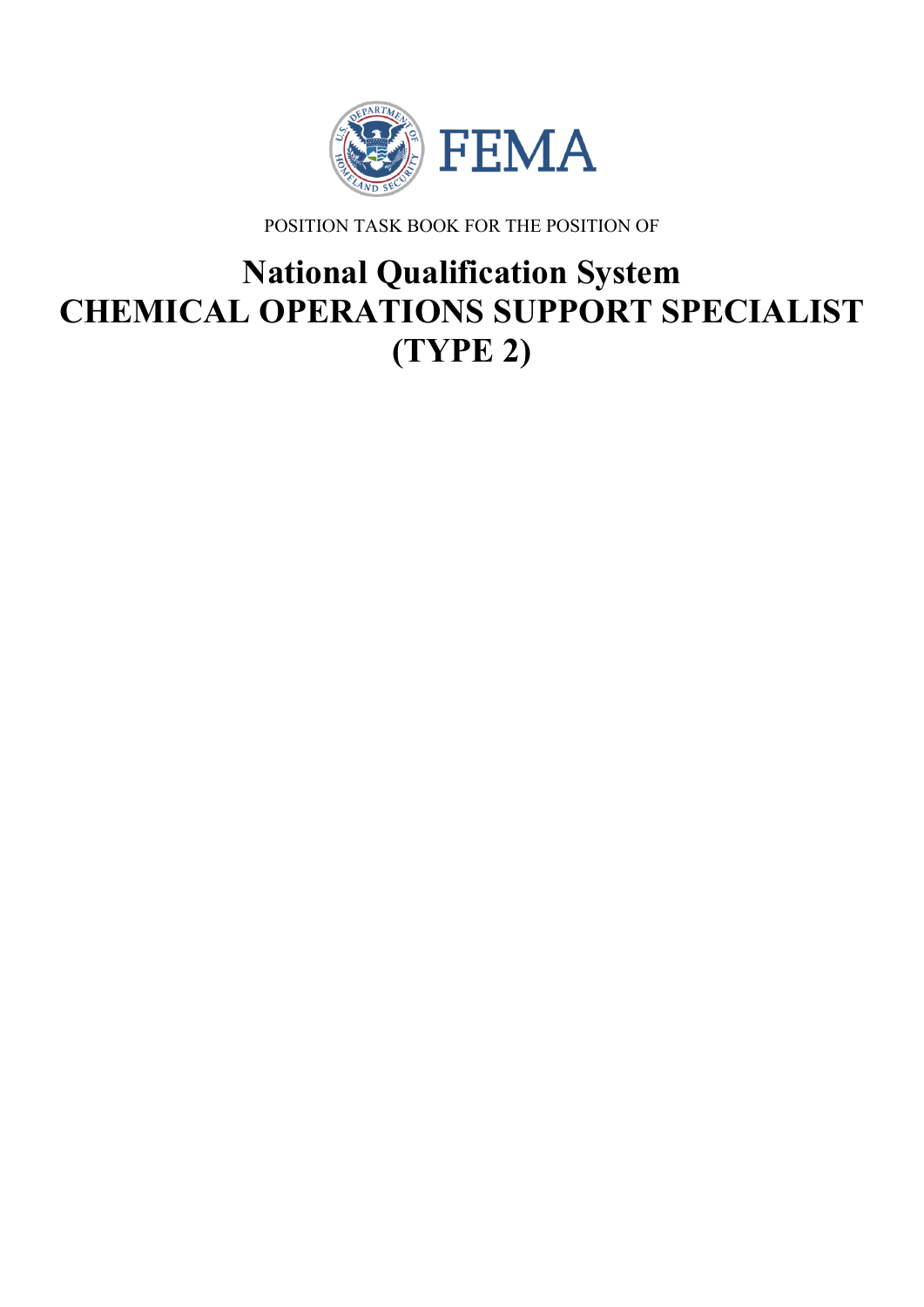# **CHEMICAL OPERATIONS SUPPORT SPECIALIST (TYPE 2)**

# *1. Competency:* **Assume position responsibilities**

*Description:* Successfully assume the role of Chemical Operations Support Specialist (COSS) and initiate position activities at the appropriate time, according to the following behaviors.

#### *1a. Behavior:* **Ensure readiness for assignment**

| <b>TASK</b>                                                                                                                                                                                                                                                                                                                                                                                                                   | <b>CODE</b>         | <b>EVALUATION</b><br><b>RECORD#</b> | <b>EVALUATOR</b><br><b>INITIALS AND</b><br><b>DATE</b> |
|-------------------------------------------------------------------------------------------------------------------------------------------------------------------------------------------------------------------------------------------------------------------------------------------------------------------------------------------------------------------------------------------------------------------------------|---------------------|-------------------------------------|--------------------------------------------------------|
| 1. Demonstrate a basic ability to interpret release and exposure<br>data products:<br>• Interpret and brief at least two data products to an audience                                                                                                                                                                                                                                                                         | C, E, F, I,<br>J, T |                                     |                                                        |
| 2. Demonstrate ability to share information with responders and<br>decision makers using the Homeland Security Information<br>Network (HSIN), WebEOC, spreadsheets and other common<br>software:<br>· Demonstrate a working knowledge of HSIN, WebEOC,<br>spreadsheets, and other common software                                                                                                                             | C, E, F, I,<br>J, T |                                     |                                                        |
| 3. Demonstrate application that maps, plume modeling<br>(atmospheric, stream, subsurface), briefing products, and<br>technical reports can come from several sources:<br>• Explain functions of software or data product providers,<br>types of information, and product provided                                                                                                                                             | C, E, F, I,<br>J, T |                                     |                                                        |
| 4. Demonstrate the ability to interpret the full set of exposure<br>pathway data products for one of the three scenarios<br>(transportation-related, fixed facility, and terrorist/Weapons<br>of Mass Destruction [WMD] chemical incident):<br>• Provide an after-action report or other relevant<br>comprehensive documentation from a previous exercise<br>detailing demonstration of tasks                                 | C, E, F, I,<br>J, T |                                     |                                                        |
| 5. Demonstrate working knowledge of the basic functionality<br>and differences between advanced modeling tools:<br>• Demonstrate working knowledge of Visual Sampling Plan<br>(VSP) and Environmental Protection Agency (EPA)<br>environmental monitoring and sampling tools (i.e., Airborne<br>Spectral Photometric Environmental Collection Technology<br>[ASPECT]                                                          | C, E, F, I,<br>J, T |                                     |                                                        |
| 6. Explain the differences between providing technical<br>guidance versus making recommendations:<br>· Describe how recommendations consist of specific options<br>derived from technical guidance                                                                                                                                                                                                                            | C, E, F, I,<br>J, T |                                     |                                                        |
| 7. Explain the value to responders and decision makers of the<br>standard Interagency Modeling and Atmospheric Assessment<br>Center (IMAAC) products:<br>• Describe standard products delivered from IMAAC for<br>various incidents<br>· Identify standard assumptions, layout, features,<br>information, and legends for the data products<br>• Recognize common questions that the IMAAC products<br>are intended to answer | C, E, F, I,<br>J, T |                                     |                                                        |
| 8. Identify the AHJ that is responsible for chemical emergency<br>response in the area to which you are deployed:<br>• Coordinate with the AHJ responsible for public and<br>worker protection during chemical incidents                                                                                                                                                                                                      | C, E, F, I,<br>J, T |                                     |                                                        |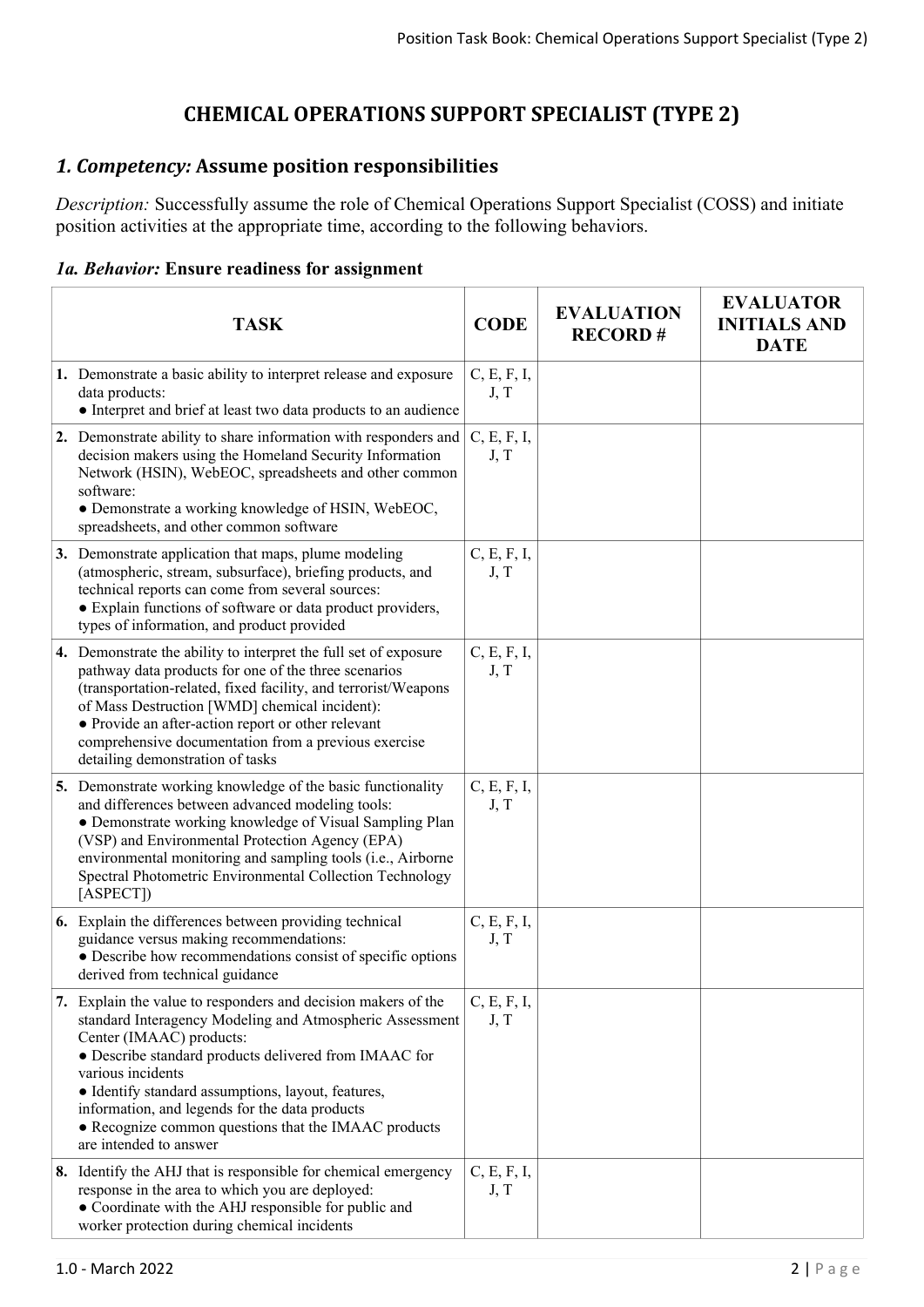## *1b. Behavior:* **Successfully assume the role of COSS and initiate position activities**

| <b>TASK</b>                                                                                                                                                                                                       | <b>CODE</b>         | <b>EVALUATION</b><br><b>RECORD#</b> | <b>EVALUATOR</b><br><b>INITIALS AND</b><br><b>DATE</b> |
|-------------------------------------------------------------------------------------------------------------------------------------------------------------------------------------------------------------------|---------------------|-------------------------------------|--------------------------------------------------------|
| 9. Report to your assigned site and supervisor and obtain<br>briefing on role to begin position activities as COSS:<br>• Provide sign-in sheets documenting your attendance at<br>previous incidents or exercises | C, E, F, I,<br>J, T |                                     |                                                        |

## *1c. Behavior:* **Ensure availability, qualifications, and capabilities of resources to complete assignment**

| <b>TASK</b>                                                                                                                                                                                                                                                                              | <b>CODE</b>         | <b>EVALUATION</b><br><b>RECORD#</b> | <b>EVALUATOR</b><br><b>INITIALS AND</b><br><b>DATE</b> |
|------------------------------------------------------------------------------------------------------------------------------------------------------------------------------------------------------------------------------------------------------------------------------------------|---------------------|-------------------------------------|--------------------------------------------------------|
| 10. Demonstrate ability to assess qualifications of COSS strike<br>team members and deploy according to their varying<br>capabilities:<br>• Provide an after-action report or other relevant<br>comprehensive documentation from a previous exercise<br>detailing demonstration of tasks | C, E, F, I,<br>J, T |                                     |                                                        |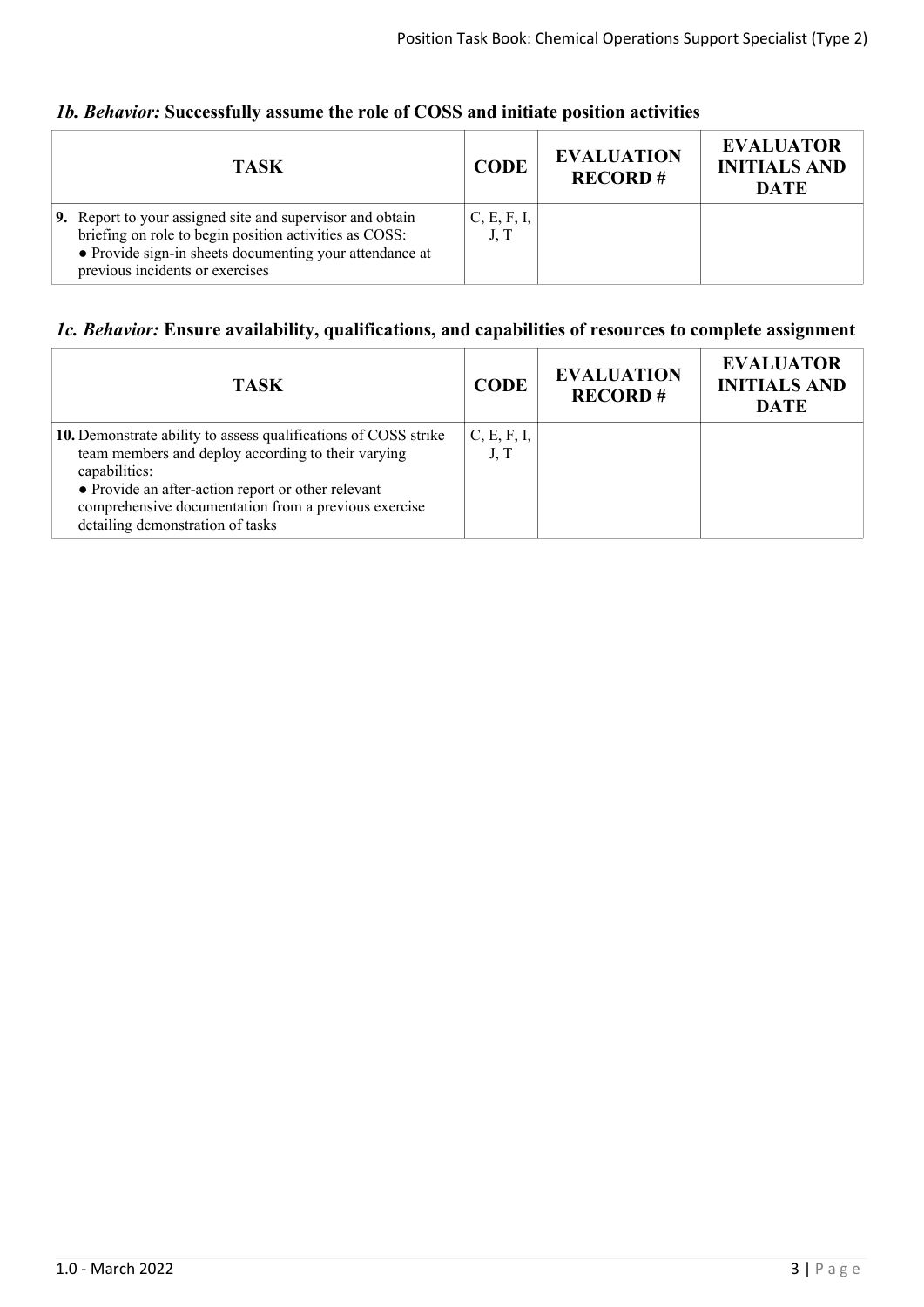# *2. Competency:* **Communicate effectively**

*Description:* Use suitable communication techniques to share relevant information with appropriate personnel on a timely basis to accomplish objectives in a potentially rapidly changing environment.

## *2a. Behavior:* **Ensure the exchange of relevant information during briefings and debriefings**

| TASK.                                                                                                                                                                                                                                                                                                                                                                                                                                                     | <b>CODE</b>         | <b>EVALUATION</b><br><b>RECORD#</b> | <b>EVALUATOR</b><br><b>INITIALS AND</b><br><b>DATE</b> |
|-----------------------------------------------------------------------------------------------------------------------------------------------------------------------------------------------------------------------------------------------------------------------------------------------------------------------------------------------------------------------------------------------------------------------------------------------------------|---------------------|-------------------------------------|--------------------------------------------------------|
| 11. Demonstrate the ability to identify opportunities for COSS<br>engagement and how to relay the information to important<br>responders, incident managers, agencies, and stakeholders:<br>• Demonstrate ability to communicate effectively with<br>workers in the field as well as with senior leadership<br>• Identify the right meetings/mechanisms to relay important<br>information to responders, incident managers, agencies, and<br>stakeholders | C, E, F, I,<br>J, T |                                     |                                                        |

#### *2b. Behavior:* **Communicate incident priorities and operations**

| <b>TASK</b>                                                                                                                                                                                                                                                                                                                                                  | <b>CODE</b>         | <b>EVALUATION</b><br><b>RECORD#</b> | <b>EVALUATOR</b><br><b>INITIALS AND</b><br><b>DATE</b> |
|--------------------------------------------------------------------------------------------------------------------------------------------------------------------------------------------------------------------------------------------------------------------------------------------------------------------------------------------------------------|---------------------|-------------------------------------|--------------------------------------------------------|
| 12. Demonstrate capacity as described in Incident Command<br>System (ICS) forms (i.e., Health and Safety Plan or other<br>components of an IAP).                                                                                                                                                                                                             | C, E, F, I,<br>J, T |                                     |                                                        |
| 13. Evaluate the chemical characteristics of the scenario and<br>relate the risks to the responders, environment, and the<br>public:<br>• Provide content for Public Information Officer (PIO)<br>messaging<br>• Provide chemical perspectives for development of the<br>Incident Action Plan (IAP)<br>• Provide chemical perspectives for incident briefing | C, E, F, I,<br>J, T |                                     |                                                        |

#### *2c. Behavior:* **Effectively gather, produce, apply, distribute, and communicate information**

| <b>TASK</b>                                                                                                                                                                                                                                                                           | <b>CODE</b>         | <b>EVALUATION</b><br><b>RECORD#</b> | <b>EVALUATOR</b><br><b>INITIALS AND</b><br><b>DATE</b> |
|---------------------------------------------------------------------------------------------------------------------------------------------------------------------------------------------------------------------------------------------------------------------------------------|---------------------|-------------------------------------|--------------------------------------------------------|
| 14. Demonstrate ability to convey technical information to a<br>non-technical audience:<br>• Given a topic related to the consequences of a chemical<br>incident, describe it in terms understandable by a sixth-<br>grader                                                           | C, E, F, I,<br>J, T |                                     |                                                        |
| 15. Demonstrate effective public interaction skills:<br>• Effective and concise language<br>• Good eye contact<br>• Proper body language<br>• Self-awareness to recognize effectiveness of message<br>delivery<br>• Situational awareness and ability to adapt message to<br>audience | C, E, F, I,<br>J, T |                                     |                                                        |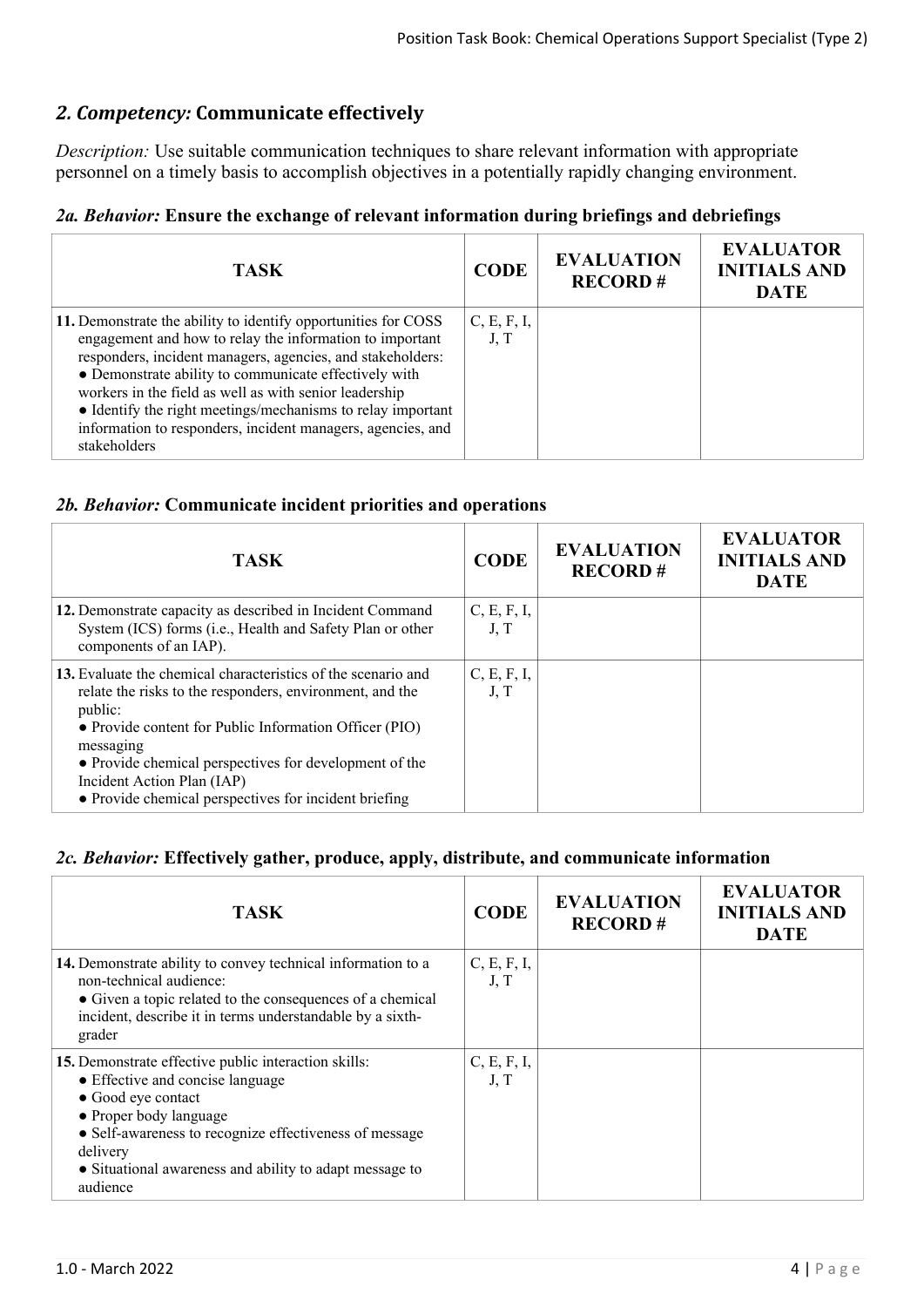#### *2d. Behavior:* **Oversee production and distribution of information per established guidelines and ensure recipient understands information**

| <b>TASK</b>                                                                                                                                                                                                                                                                                                                                                                                                                                                                                                                                                                                                                                                                                                                                                                                                                        | <b>CODE</b>         | <b>EVALUATION</b><br><b>RECORD#</b> | <b>EVALUATOR</b><br><b>INITIALS AND</b><br><b>DATE</b> |
|------------------------------------------------------------------------------------------------------------------------------------------------------------------------------------------------------------------------------------------------------------------------------------------------------------------------------------------------------------------------------------------------------------------------------------------------------------------------------------------------------------------------------------------------------------------------------------------------------------------------------------------------------------------------------------------------------------------------------------------------------------------------------------------------------------------------------------|---------------------|-------------------------------------|--------------------------------------------------------|
| 17. Demonstrate ability to effectively relate risk to public:<br>• Demonstrate ability to convey technical information in a<br>non-technical and concise manner appropriate for the public<br>• Demonstrate ability to coordinate with appropriate<br>representatives (e.g., PIO, chemical management, Incident<br>Commander) in a jurisdiction to draft and distribute<br>messages<br>• Identify resources available to assist in developing<br>chemical risk or incident messaging                                                                                                                                                                                                                                                                                                                                               | C, E, F, I,<br>J, T |                                     |                                                        |
| 18. Demonstrate application of the DOT ERG, NIOSH Pocket<br>Guide, WISER, EPA AEGLs, CAMEO, ChemResponder<br>and other chemical emergency response and recovery<br>guidance in context of varying levels of risk to workers and<br>the public based on incident type:<br>• Recognize important considerations for recommendations,<br>including inputs, assumptions, and limitations<br>• Recognize where protective actions may not correspond to<br>the recommended guidance                                                                                                                                                                                                                                                                                                                                                     | C, E, F, I,<br>J, T |                                     |                                                        |
| 19. Given a unique response or recovery concept, define a<br>custom data product supporting the delivery of information<br>about that concept:<br>• Demonstrate ability to advise on how to order a more<br>specific or detailed data product to address incident<br>questions or priorities<br>• Demonstrate ability to recognize when a specialty is<br>required to brief on a custom data product<br>• Describe the information that this specialized product is<br>communicating in a meaningful way that is useful to the<br>responders/decision makers<br>• Identify types of information that can be added to a data<br>product or map (agricultural, special populations, local<br>datasets, etc.)<br>• Respond to difficult questions or requests that would result<br>in non-standard interpretation and use of products | C, E, F, I,<br>J, T |                                     |                                                        |
| 20. Identify how to request map and data products and how to<br>receive and distribute them:<br>• Describe working knowledge of how to record and relay a<br>request for and receipt of a standard or custom IMAAC<br>product                                                                                                                                                                                                                                                                                                                                                                                                                                                                                                                                                                                                      | C, E, F, I,<br>J, T |                                     |                                                        |
| 21. Interpret an EPA/ASPECT data product:<br>• Describe how the EPA National Response Center may be<br>contacted to request EPA/ASPECT data<br>• Describe how the EPA/ASPECT can provide<br>measurements of actual contamination over a wide area early<br>in a response effort                                                                                                                                                                                                                                                                                                                                                                                                                                                                                                                                                    | C, E, F, I,<br>J, T |                                     |                                                        |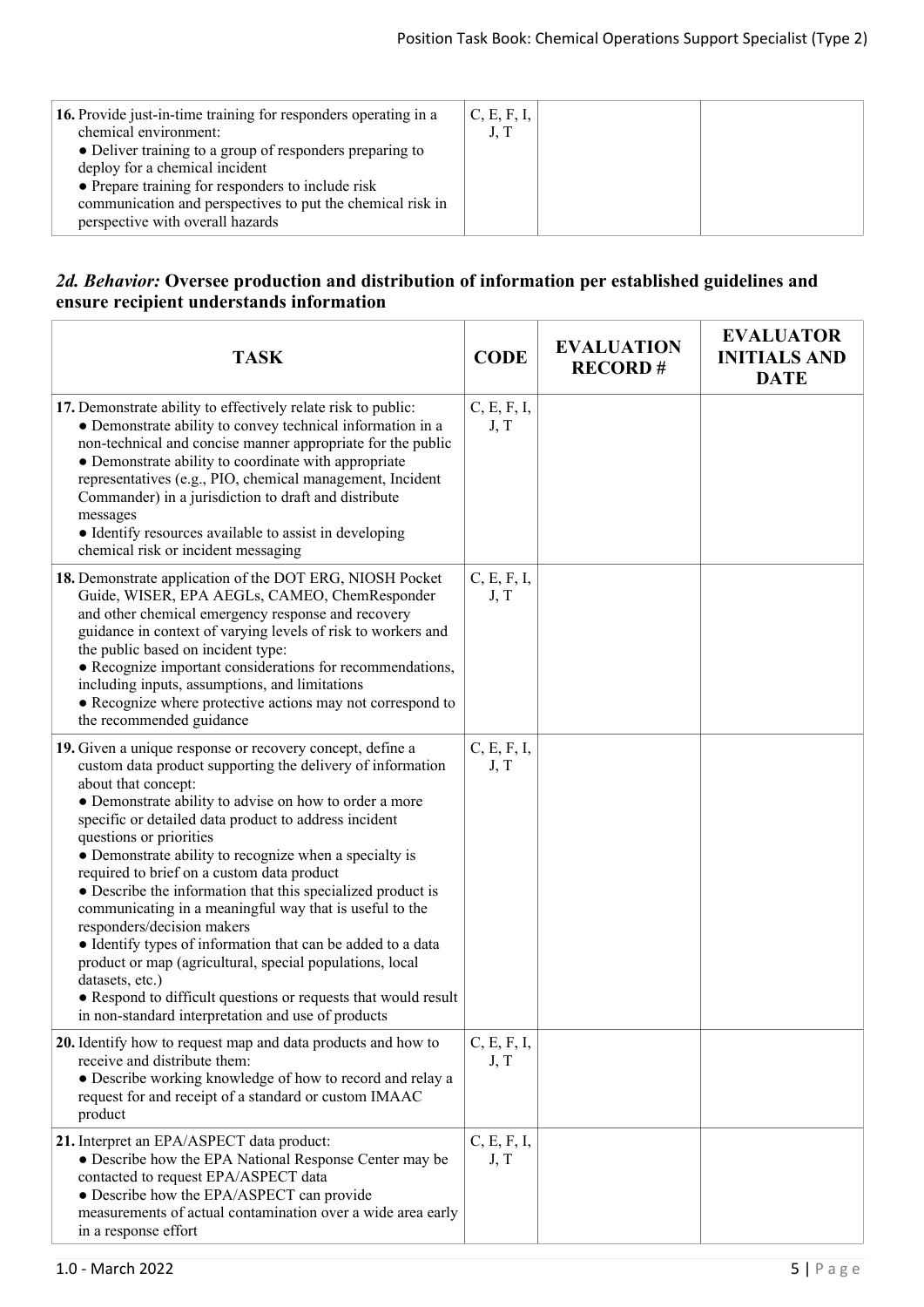| 22. Record and relay a request for and receipt of a standard or<br>custom IMAAC product. | <sup><math>\mathsf{L}</math></sup> C, E, F, I, |  |
|------------------------------------------------------------------------------------------|------------------------------------------------|--|
|                                                                                          |                                                |  |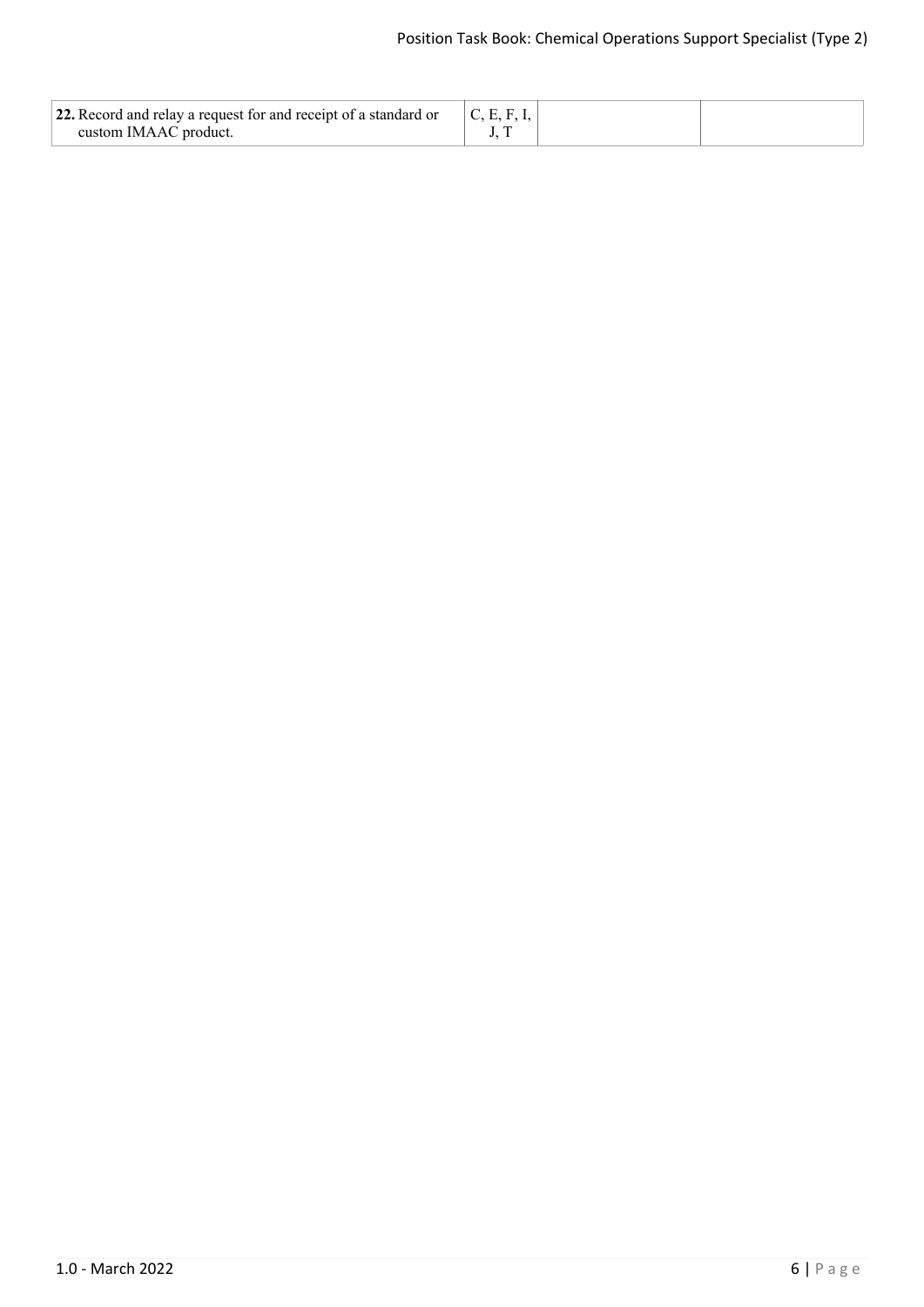# *3. Competency:* **Conduct operations and ensure completion of assigned tasks**

*Description:* Identify, analyze, and apply relevant situational information and evaluate actions to complete assignments safely and meet identified objectives. Complete actions within established timeframe.

#### *3a. Behavior:* **Demonstrate core position skills**

| <b>TASK</b>                                                                                                                                                                                                                                                                                                                                                                                                                                                                                                                                       | <b>CODE</b>         | <b>EVALUATION</b><br><b>RECORD#</b> | <b>EVALUATOR</b><br><b>INITIALS AND</b><br><b>DATE</b> |
|---------------------------------------------------------------------------------------------------------------------------------------------------------------------------------------------------------------------------------------------------------------------------------------------------------------------------------------------------------------------------------------------------------------------------------------------------------------------------------------------------------------------------------------------------|---------------------|-------------------------------------|--------------------------------------------------------|
| 23. Demonstrate ability to research and explain capabilities of<br>the major federal and SLTT assets as they relate to<br>transportation-related, fixed facility, and terrorist/WMD<br>chemical incidents:<br>• Describe the main resources for chemical incidents<br>available in federal and SLTT jurisdictions<br>• Describe the main chemical subject-matter expert (SME)<br>assets available from the federal and SLTT government for<br>chemical incidents<br>• Identify references where the various assets and resources<br>are described | C, E, F, I,<br>J, T |                                     |                                                        |
| 24. Demonstrate application of guidance and reference<br>documents important for transportation related, fixed facility,<br>and terrorist/WMD chemical incident:<br>• Describe the guidance documents related to response to a<br>transportation accident<br>• Describe the guidance documents related to response to a<br>fixed facility contamination incident<br>• Describe the guidance documents related to response to a<br>terrorist/WMD incident                                                                                          | C, E, F, I,<br>J, T |                                     |                                                        |
| 25. Demonstrate the ability to lead a strike team of COSS<br>engaged in transportation related, fixed facility OR<br>terrorist/WMD chemical incident or exercise:<br>• Provide an after-action report or other relevant<br>comprehensive documentation from a previous exercise<br>detailing demonstration of task                                                                                                                                                                                                                                | C, E, F, I,<br>J, T |                                     |                                                        |
| 26. Describe environmental assessments for human health<br>protection common to transportation related, fixed facility,<br>and terrorist/WMD chemical incident incidents.                                                                                                                                                                                                                                                                                                                                                                         | C, E, F, I,<br>J, T |                                     |                                                        |
| 27. Describe how the environmental monitoring requirements<br>for a transportation related, fixed facility, and terrorist/WMD<br>chemical incident for chronic exposures in the environment<br>are similar in their characteristics and methodologies:<br>• Identify the environmental consequences of transportation<br>related chemical incident<br>• Identify the environmental consequences of fixed facility<br>contamination incident<br>• Identify the environmental consequences of terrorist/WMD<br>related chemical incident            | C, E, F, I,<br>J, T |                                     |                                                        |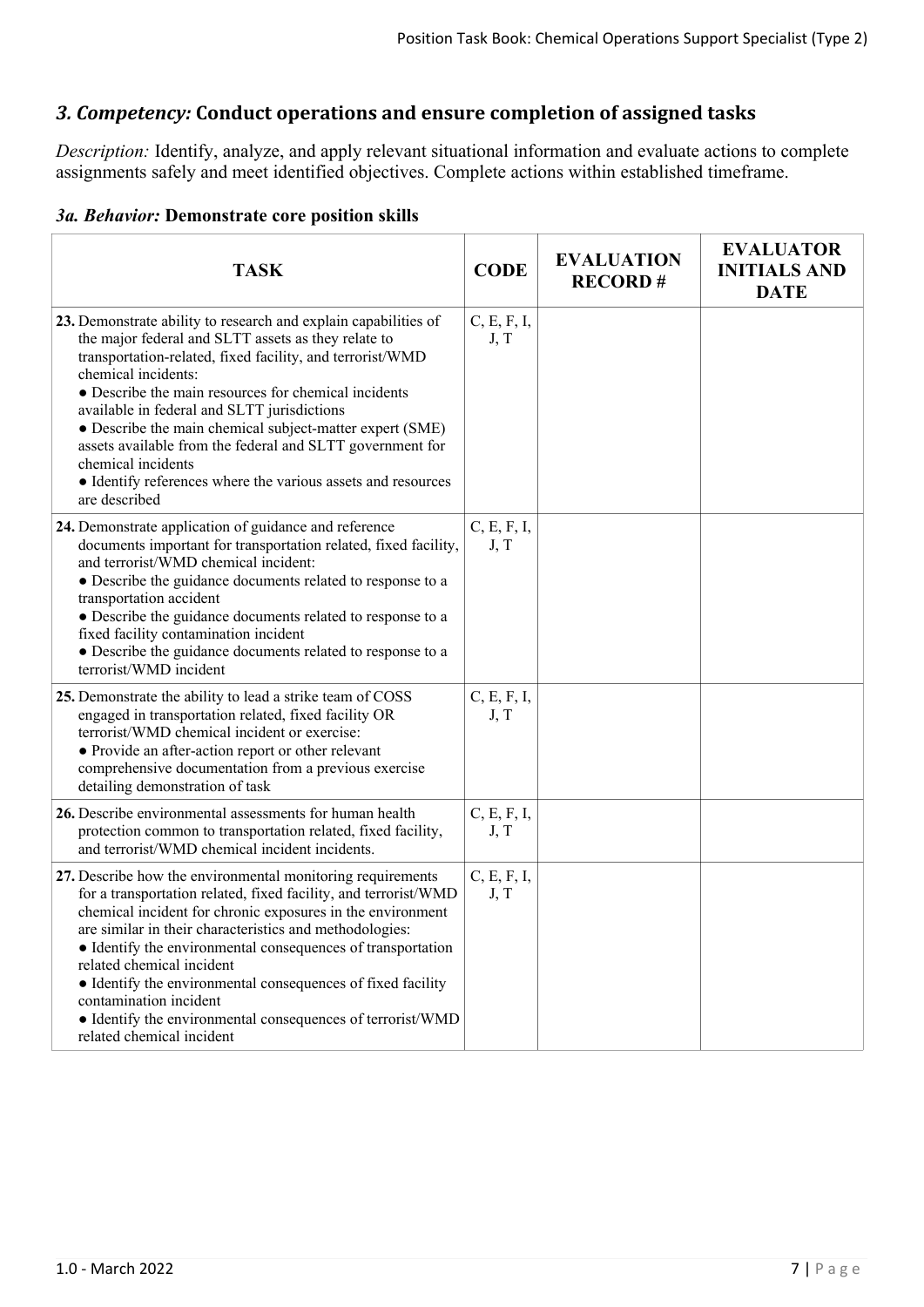| 28. Describe the appropriate chemical instrumentation and<br>environmental measurement data collection technique for a<br>terrorist/WMD incident:<br>• Identify modifications of routine environmental sampling<br>and analysis procedures that may be necessary following a<br>terrorist/WMD incident<br>• Identify quality assurance controls for sampling and<br>laboratory analysis for samples obtained after terrorist/WMD<br>incident<br>• Identify the analytical instrumentation for environmental<br>samples obtained following a terrorist/WMD incident<br>• Identify the media samples appropriate to assessing<br>exposure pathways for a terrorist/WMD incident                                                                                         | C, E, F, I,<br>J, T |  |
|-----------------------------------------------------------------------------------------------------------------------------------------------------------------------------------------------------------------------------------------------------------------------------------------------------------------------------------------------------------------------------------------------------------------------------------------------------------------------------------------------------------------------------------------------------------------------------------------------------------------------------------------------------------------------------------------------------------------------------------------------------------------------|---------------------|--|
| 29. Describe the appropriate chemical instrumentation and<br>environmental measurement data collection technique for<br>fixed facility contamination incident:<br>• Identify modifications of routine environmental sampling<br>and analysis procedures that may be necessary following a<br>fixed facility contamination incident<br>• Identify quality assurance controls for sampling and<br>laboratory analysis for samples obtained after a fixed facility<br>contamination incident<br>• Identify the analytical instrumentation for environmental<br>samples obtained following a fixed facility contamination<br>incident<br>• Identify the media samples appropriate to assessing<br>exposure pathways for a fixed facility contamination incident           | C, E, F, I,<br>J, T |  |
| 30. Describe the appropriate chemical instrumentation and<br>environmental measurement data collection technique for<br>transportation related chemical incident:<br>• Identify modifications of routine environmental sampling<br>and analysis procedures that may be necessary following<br>transportation related chemical incident<br>• Identify quality assurance controls for sampling and<br>laboratory analysis for samples obtained after transportation<br>related chemical incident<br>• Identify the analytical instrumentation for environmental<br>samples obtained following transportation related chemical<br>incident<br>• Identify the media samples appropriate to assessing<br>exposure pathways for transportation related chemical<br>incident | C, E, F, I,<br>J, T |  |
| 31. Differentiate the chemical risks of transportation related,<br>fixed facility, and terrorist/WMD chemical incident:<br>• Identify objectives of response related to the specific<br>release and pathways to human exposure for transportation<br>related, fixed facility, and terrorist/WMD chemical incident<br>• Describe the variations in incident scale between<br>transportation related, fixed facility, and terrorist/WMD<br>chemical incident<br>• Identify the most critical chemical effects likely from<br>transportation related, fixed facility, and terrorist/WMD<br>chemical incident                                                                                                                                                             | C, E, F, I,<br>J, T |  |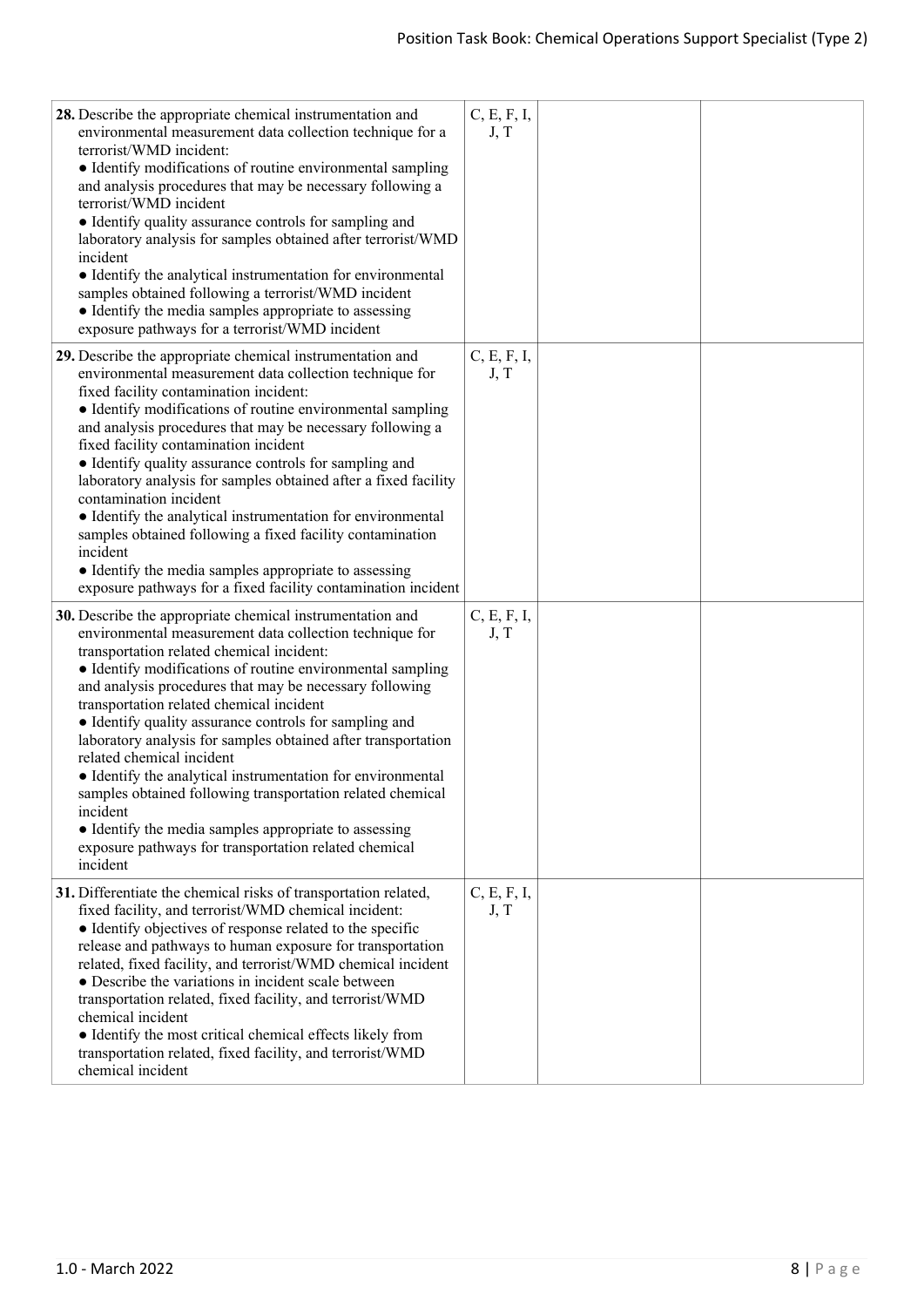| 32. Identify the exposure calculations appropriate to<br>transportation related, fixed facility, and terrorist/WMD<br>chemical incident:<br>• Describe quality assurance methods to best correlate<br>exposure measurements to the success of incident objectives<br>• Describe response objectives-oriented recommendations<br>relative to the exposure calculations needed for<br>transportation related, fixed facility, and terrorist/WMD<br>chemical incident<br>• Describe the exposure calculations from all pathways and<br>their consequences for transportation related, fixed facility,<br>and terrorist/WMD chemical incident | C, E, F, I,<br>J, T |  |
|-------------------------------------------------------------------------------------------------------------------------------------------------------------------------------------------------------------------------------------------------------------------------------------------------------------------------------------------------------------------------------------------------------------------------------------------------------------------------------------------------------------------------------------------------------------------------------------------------------------------------------------------|---------------------|--|
| 33. Recognize the appropriate IMAAC data products for<br>transportation related, fixed facility, and terrorist/WMD<br>chemical incident:<br>• Describe the unique characteristics of each of the data<br>products available for transportation related, fixed facility,<br>and terrorist/WMD chemical incident<br>• Obtain the different data products from for transportation<br>related, fixed facility, and terrorist/WMD chemical incident                                                                                                                                                                                            | C, E, F, I,<br>J, T |  |
| 34. Recognize the critical role of exposure related recordkeeping<br>in response to transportation related, fixed facility, and<br>terrorist/WMD chemical incidents:<br>• Describe methods to ensure and preserve the quality and<br>integrity of exposure related records<br>• Describe the types of exposure related records to be<br>obtained and maintained in response to transportation<br>related, fixed facility, and terrorist/WMD chemical incident<br>• Identify uses of exposure related records to individual,<br>group, and incident management purposes                                                                    | C, E, F, I,<br>J, T |  |
| 35. Recognize the potential health impacts related to a fixed<br>facility contamination incident:<br>• Describe the physical, environmental, societal, and human<br>effects of a fixed facility contamination incident<br>• Describe the roles COSS can play in minimizing or<br>mitigating the physical, environmental, societal, and human<br>effects of a fixed facility contamination incident<br>• Explain to an audience the specific sources of chemical<br>exposure in the early and later phases of a fixed facility<br>contamination incident                                                                                   | C, E, F, I,<br>J, T |  |
| 36. Recognize the potential health impacts related to a<br>terrorist/WMD incident:<br>• Describe the physical, environmental, societal, and human<br>effects of a terrorist/WMD incident<br>• Describe the roles COSS can play in minimizing or<br>mitigating the physical, environmental, societal, and human<br>effects of a terrorist/WMD incident<br>• Explain to an audience the specific sources of chemical<br>exposure in the early and later phases of aa terrorist/WMD<br>incident                                                                                                                                              | C, E, F, I,<br>J, T |  |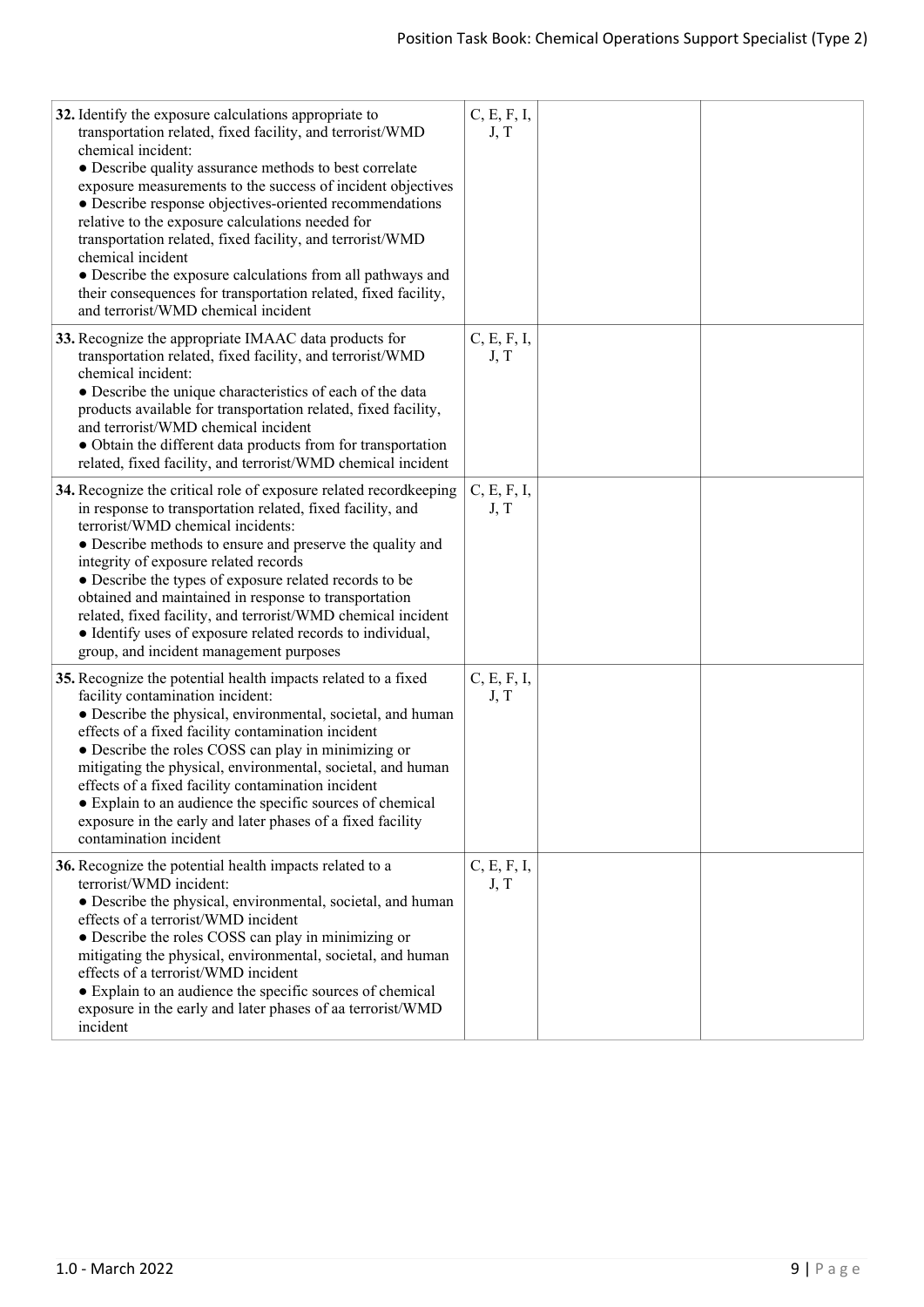| 37. Recognize the potential health impacts related to a<br>transportation related chemical incident:<br>• Describe the physical, environmental, societal, and human<br>effects of a transportation related chemical incident<br>• Describe the roles COSS can play in minimizing or<br>mitigating the physical, environmental, societal, and human<br>effects of a transportation related chemical incident<br>• Explain to an audience the complexities of minimizing or<br>mitigating the physical, environmental, societal, and human<br>effects of a transportation related chemical incident where<br>resources are scarce and conditions are austere<br>• Explain to an audience the specific sources of chemical<br>exposure in the early and later phases of a transportation<br>related chemical incident                                                                                                                                                                                                                                                                                                                                                                      | C, E, F, I,<br>J, T |  |
|-----------------------------------------------------------------------------------------------------------------------------------------------------------------------------------------------------------------------------------------------------------------------------------------------------------------------------------------------------------------------------------------------------------------------------------------------------------------------------------------------------------------------------------------------------------------------------------------------------------------------------------------------------------------------------------------------------------------------------------------------------------------------------------------------------------------------------------------------------------------------------------------------------------------------------------------------------------------------------------------------------------------------------------------------------------------------------------------------------------------------------------------------------------------------------------------|---------------------|--|
| 38. Recognize the variety of environmental monitoring methods<br>appropriate for assessing the exposure pathways following a<br>transportation related, fixed facility, and terrorist/WMD<br>chemical incident:<br>• Describe the sampling priorities and analysis methods for<br>samples obtained following transportation related, fixed<br>facility, and terrorist/WMD chemical incident incidents<br>• Explain to an audience the primary exposure pathway<br>resulting in exposure to humans from transportation related,<br>fixed facility, and terrorist/WMD chemical incident incidents                                                                                                                                                                                                                                                                                                                                                                                                                                                                                                                                                                                         | C, E, F, I,<br>J, T |  |
| 39. Recognize the varying levels of chemical control in the<br>COSS toolkit useful in response to transportation related,<br>fixed facility, and terrorist/WMD chemical incident:<br>• Describe other chemical and nuclear emergency response<br>resources in the COSS toolkit useful in response to<br>transportation related, fixed facility, and terrorist/WMD<br>chemical incident<br>• Describe the considerations and criteria related Shelter and<br>Evacuation in the COSS toolkit useful in response to<br>transportation related, fixed facility, and terrorist/WMD<br>chemical incident<br>• Describe the considerations and criteria related to<br>Population Monitoring in the COSS toolkit useful in<br>response to transportation related, fixed facility, and<br>terrorist/WMD chemical incident<br>• Describe the controls related to Perimeters and Zones in<br>the COSS toolkit useful in response to transportation related,<br>fixed facility, and terrorist/WMD chemical incident<br>• Describe the controls related to Worker Safety in the<br>COSS toolkit useful in response to transportation related,<br>fixed facility, and terrorist/WMD chemical incident | C, E, F, I,<br>J, T |  |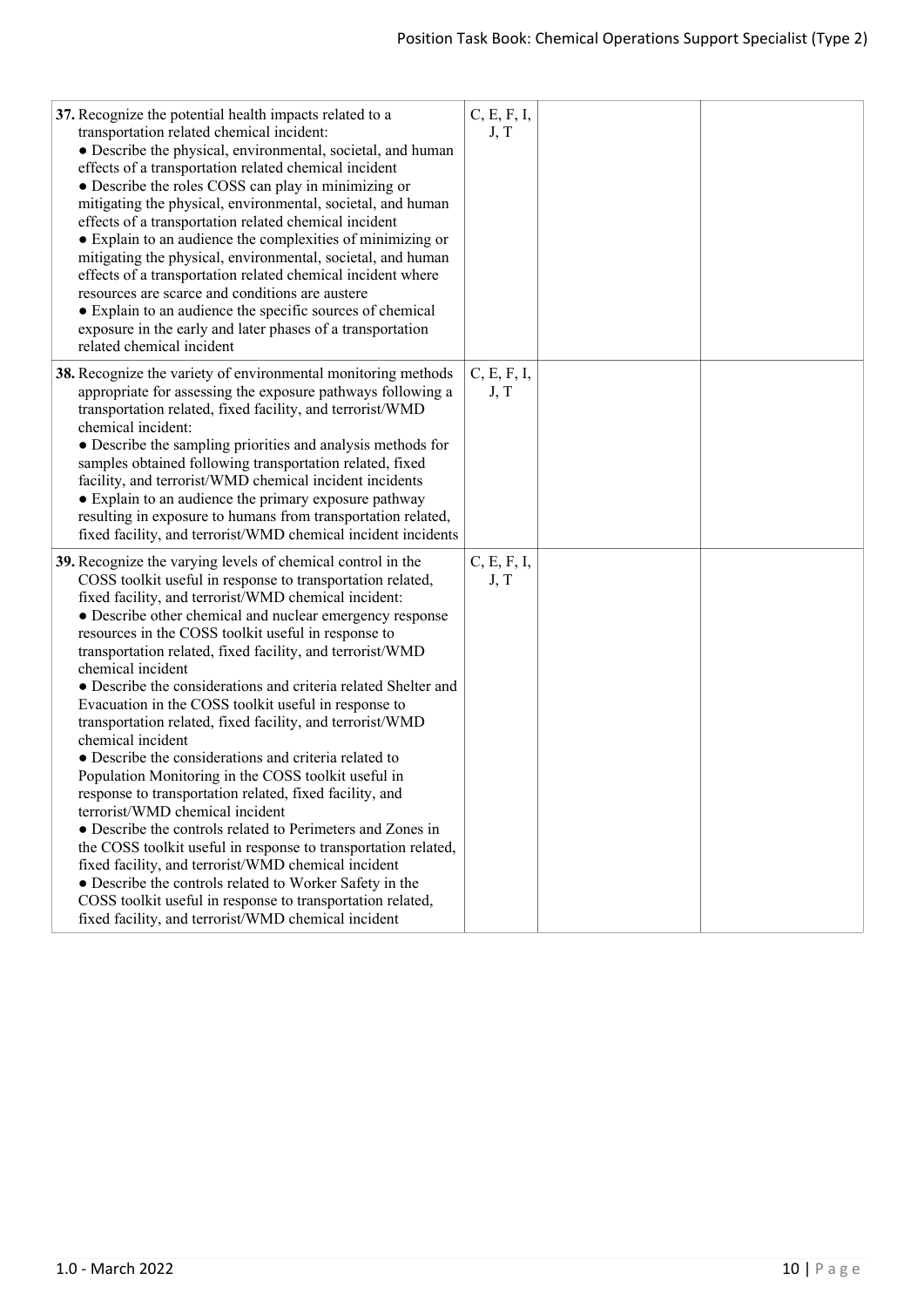## *4. Competency:* **Competency: Ensure completion of assigned actions**

*Description:* Identify, analyze, and apply relevant situational information and evaluate actions to complete assignments safely and meet identified objectives. Complete actions within established time frame.

#### *4a. Behavior:* **Execute assigned tasks, assess progress, and make necessary adjustments**

| <b>TASK</b>                                                                                                                                                                                                                                                                                                                                                                                                                                                                                                                                  | <b>CODE</b>         | <b>EVALUATION</b><br><b>RECORD#</b> | <b>EVALUATOR</b><br><b>INITIALS AND</b><br><b>DATE</b> |
|----------------------------------------------------------------------------------------------------------------------------------------------------------------------------------------------------------------------------------------------------------------------------------------------------------------------------------------------------------------------------------------------------------------------------------------------------------------------------------------------------------------------------------------------|---------------------|-------------------------------------|--------------------------------------------------------|
| 40. Demonstrate use of ACE to support response:<br>• Demonstrate the ability to complete an ACE analysis for<br>an exercise or incident from start of the scenario through at<br>least the first 24 hours of exposure<br>• Provide an after-action report or other relevant<br>comprehensive documentation from a previous exercise<br>detailing demonstration of task                                                                                                                                                                       | C, E, F, I,<br>J, T |                                     |                                                        |
| 41. Demonstrate use of EPA CAMEO Suite to support response:<br>• Demonstrate the creation of an Areal Locations of<br>Hazardous Atmospheres (ALOHA) plume, plotted for a<br>specific location, using Mapping Application for Response,<br>Planning, and Local Operational Tasks (MARPLOT) for one<br>or more chemicals from EPA CAMEO Suite to support at<br>least one exercise or incident<br>• Provide an after-action report or other relevant<br>comprehensive documentation from a previous exercise<br>detailing demonstration of task | C, E, F, I,<br>J, T |                                     |                                                        |
| 42. Explain the purpose and functions of EPA CAMEO Suite:<br>• Describe the features of EPA CAMEO Suite that would<br>benefit response to a wide-area contaminating incident<br>• Explain how the EPA CAMEO Suite information would<br>be shared                                                                                                                                                                                                                                                                                             | C, E, F, I,<br>J, T |                                     |                                                        |
| 43. Explain the purpose and functions of the Assessment of<br>Chemical Exposures Program (ACE):<br>• Describe incidents and scenarios where ACE models are<br>most useful<br>• Explain basic functions of ACE and output information<br>provided from system                                                                                                                                                                                                                                                                                 | C, E, F, I,<br>J, T |                                     |                                                        |
| 44. Provide interpretation and guidance for confounding<br>instrument readings/results:<br>• Demonstrate ability to apply data quality objectives to<br>ensure reliable data<br>• Demonstrate ability to identify possible reasons for<br>conflicting data in an incident<br>• Demonstrate ability to recognize when data requires<br>additional validation                                                                                                                                                                                  | C, E, F, I,<br>J, T |                                     |                                                        |
| 45. Use ChemResponder mobile app and/or website to support<br>response:<br>• Obtain ChemResponder Train the Trainer Certification in<br>all four user roles: Generalist, Data Collection, Event<br>Manager and Organization Administrator<br>• Provide an after-action report or other relevant<br>comprehensive documentation from exercise detailing<br>demonstration of task                                                                                                                                                              | C, E, F, I,<br>J, T |                                     |                                                        |

#### *4b. Behavior:* **Make appropriate decisions based on analysis of gathered information**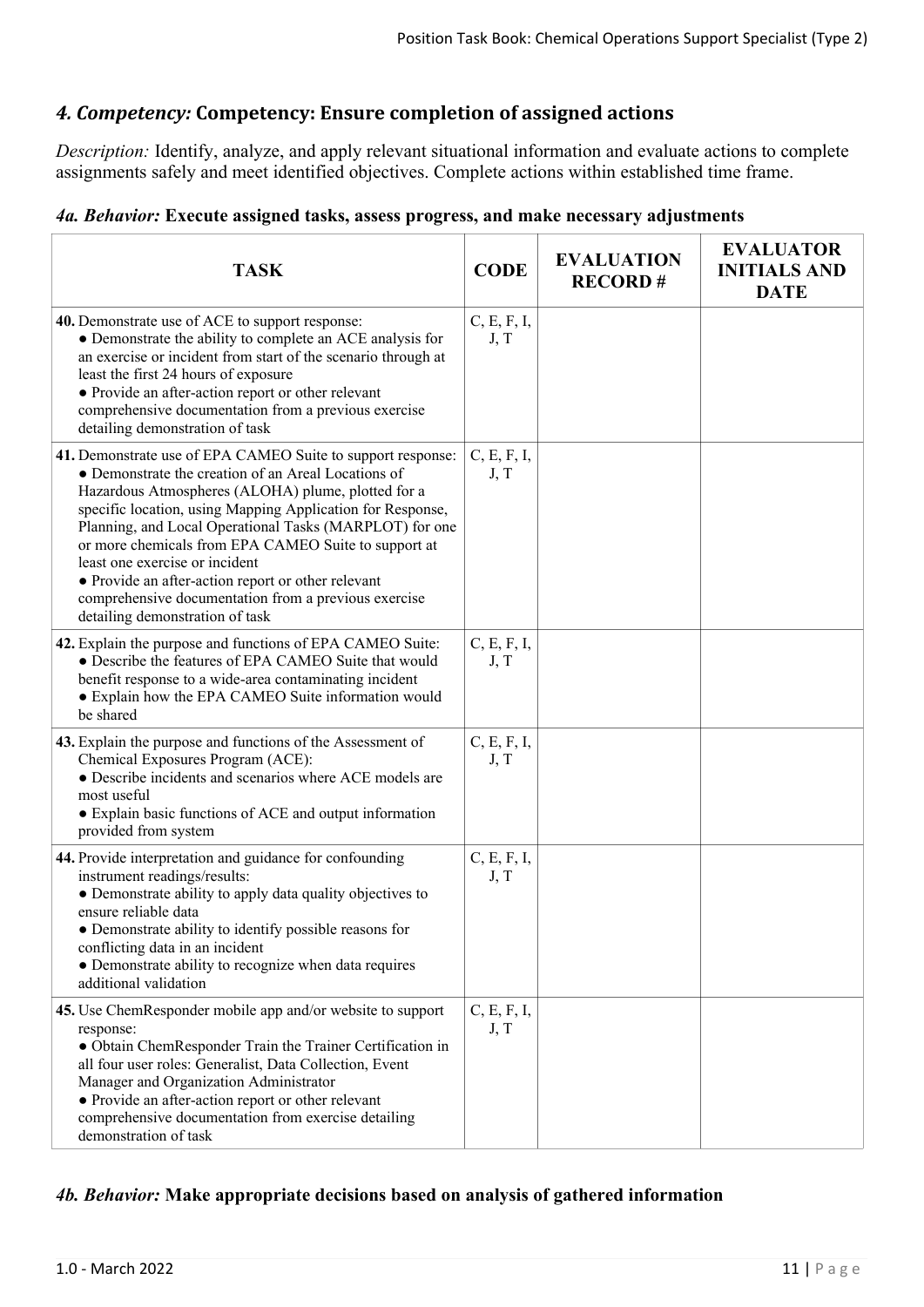| <b>TASK</b>                                                                                                                                                                                                                                                                                                                     | <b>CODE</b>         | <b>EVALUATION</b><br><b>RECORD#</b> | <b>EVALUATOR</b><br><b>INITIALS AND</b><br><b>DATE</b> |
|---------------------------------------------------------------------------------------------------------------------------------------------------------------------------------------------------------------------------------------------------------------------------------------------------------------------------------|---------------------|-------------------------------------|--------------------------------------------------------|
| 46. Integrate state, local, tribal, and territorial (SLTT)<br>capabilities with federal assets to meet objectives:<br>• Provide evidence that you have coordinated with federal<br>and SLTT response partners in at least one exercise/incident<br>to maintain a common chemical operating picture and<br>situational awareness | E, F, I, T          |                                     |                                                        |
| 47. Match multiple capabilities of federal and SLTT assets to<br>objectives:<br>• Explain to an audience the main non-chemical assets<br>available from the Federal government to support incident<br>response                                                                                                                  | C, E, F, I,<br>J, T |                                     |                                                        |

## *4c. Behavior:* **Gather, analyze, and validate information and make recommendations for setting priorities**

| <b>TASK</b>                                                                                                                                                                                                                                                                                                                                                                                                                                                                                        | <b>CODE</b>         | <b>EVALUATION</b><br><b>RECORD#</b> | <b>EVALUATOR</b><br><b>INITIALS AND</b><br><b>DATE</b> |
|----------------------------------------------------------------------------------------------------------------------------------------------------------------------------------------------------------------------------------------------------------------------------------------------------------------------------------------------------------------------------------------------------------------------------------------------------------------------------------------------------|---------------------|-------------------------------------|--------------------------------------------------------|
| 48. Demonstrate ability to help the incident commander adjust<br>responder exposure guidelines for rescue operations<br>involving large exposures and vulnerable populations:<br>• Clearly and concisely communicate implications of setting<br>worker exposure for lifesaving missions too low<br>• Identify appropriate alarm set points/exposure alerts                                                                                                                                         | C, E, F, I,<br>J, T |                                     |                                                        |
| 49. Demonstrate application of decision-making process for<br>incident response:<br>• Describe positions and agencies typically involved in<br>decision-making for chemical incidents<br>• Explain how non-technical factors (geographical, social,<br>etc.) can inform protective action decisions                                                                                                                                                                                                | C, E, F, I,<br>J, T |                                     |                                                        |
| 50. Describe the reasons why higher exposure thresholds are<br>considered appropriate by recommending bodies (such as the<br>Center for Disease Control and Prevention [CDC], the<br>Occupational Safety and Health Administration [OSHA],<br>and the EPA) and when these could be applied.                                                                                                                                                                                                        | C, E, F, I,<br>J, T |                                     |                                                        |
| 51. Explain capabilities of the chemical portfolio of the<br>Department of Defense (DOD) Chemical, Biological,<br>Radiological, and Nuclear (CBRN) Response Enterprise:<br>• Explain to an audience the DOD assets important to<br>chemical incident response, their mission, capabilities,<br>footprint and expected response times<br>• For decision makers, describe the best application of the<br>Chemical Response Enterprise (CRE) assets and when they<br>should be requested or activated | C, E, F, I,<br>J, T |                                     |                                                        |
| 52. Explain capabilities of the primary federal and SLTT<br>chemical response and recovery assets:<br>• Explain to an audience the federal and SLTT assets<br>important to chemical incident response, their mission,<br>capabilities, footprint and expected response times<br>• For decision makers, describe the best application of the<br>federal and SLTT assets and when they should be requested<br>or activated                                                                           | C, E, F, I,<br>J, T |                                     |                                                        |